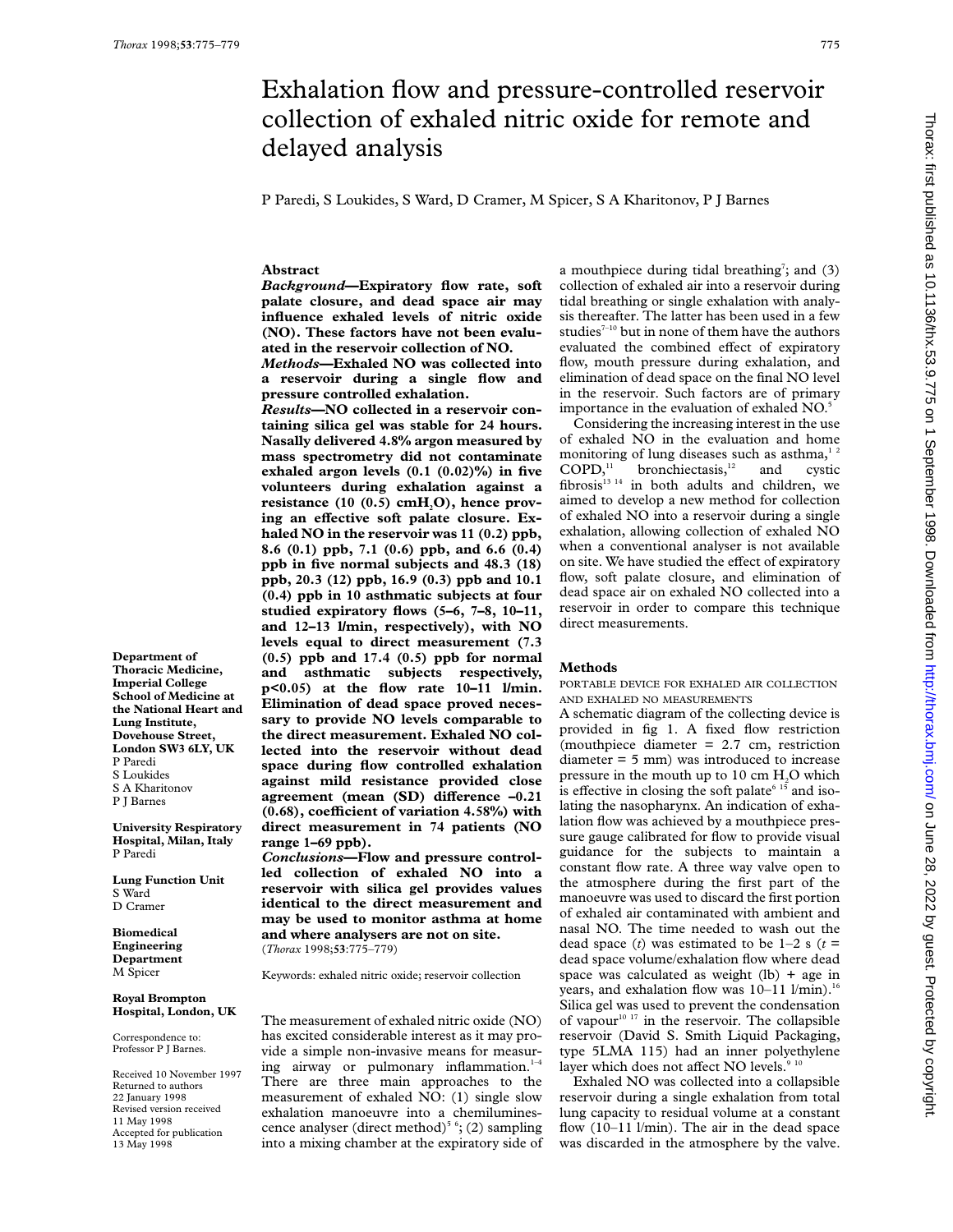

*Figure 1 Schematic diagram of the portable equipment for collection of exhaled NO. The arrows indicate the direction of air flow. The three way valve is in the closed position for reservoir collection of exhaled breath.*

> The reservoir was later connected to a chemiluminescence analyser (LR2000, Logan Research, Rochester, UK) and sampled (sampling rate 250 ml/min) for NO content.

#### DIRECT EXHALED NO MEASUREMENT

Exhaled NO was measured by the same chemiluminescence analyser with sensitivity from 1 part per billion (ppb) to 5000 ppb of NO, accuracy ±0.3 ppb and response time of <2 seconds to 90% of full scale. The analyser also measured  $CO<sub>2</sub>$  (range 0–10%  $CO<sub>2</sub>$ ) accuracy ±0.1%, response time 200 ms to 90% of full scale), expiration flow and pressure, and exhaled volume in real time. The analyser was fitted with a biofeedback display unit to provide visual guidance for the subject to maintain the pressure and exhalation flow within a given range  $(10 \text{ cm } H<sub>2</sub>O)$  and 5–6 l/min) for end exhaled NO measurements, hence improving test repeatability and enhancing patient co-operation.<sup>6</sup> The sampling rate through the reaction chamber of the analyser was 250 ml/min. The analyser was calibrated weekly using a certified concentration of NO in nitrogen of 90 ppb and 436 ppb (BOC Special Gases, Surrey Research Park, Guildford, UK), and certified 5%  $CO<sub>2</sub>$  (BOC Special Gases). Ambient air NO levels were recorded prior to all measurements. NO was sampled from a side arm attached to the mouthpiece. The mean value of the last 100 measurements, acquired at 0.04 s intervals, was taken from the point corresponding to the plateau of end exhaled CO<sub>2</sub> reading  $(5-6\%$  CO<sub>2</sub>) and representing the lower respiratory tract sample.<sup>6</sup> Results of the analyses were computed and graphically displayed on a plot of NO and CO<sub>2</sub> concentrations, pressure, and flow against time.

# **SUBJECTS**

The portable device for the NO reservoir collection technique was tested in different groups of patients with a wide range of exhaled NO levels (1–69 ppb): 13 normal subjects (seven men) of mean (SE) age 32 (2) years, 18 adult asthmatic patients (10 men) aged 38 (8) years, 10 asthmatic children (five boys) aged 10 (5) years, 11 patients with chronic obstructive pulmonary disease (eight men) aged 56 (9) years, 16 patients with interstitial lung disease (six men) aged 55 (11) years, and five patients

with primary ciliary dyskinesia (two men) aged 20 (4) years.

### STUDY DESIGN

The following factors influencing exhaled NO measurements were studied: time related variations in NO content in the reservoir, soft palate closure and nasal NO contamination, dead space air contamination, influence of different expiratory flows, and collection of different volumes of exhaled air. Since our aim was to make the reservoir technique comparable with the direct measurements, NO levels measured directly and in the reservoir were compared. The reproducibility of the reservoir collection technique was also evaluated.

# STATISTICAL ANALYSIS

The reproducibility of the reservoir technique and the agreement between the reservoir technique and direct method were assessed by the Bland and Altman test.<sup>18</sup> The reproducibility of the reservoir technique was also determined as the coefficient of variation (standard deviation/ mean value  $\times$  100%).<sup>16</sup> All data are expressed as means with 95% confidence intervals (CI). Comparisons between groups were made by non-parametric analysis. Significance was defined asapvalue of <0.05. GraphPad Prism statistical package was used.

### **Results**

## VARIATION OF NO CONCENTRATION IN THE RESERVOIR OVER TIME

Five reservoirs were filled with exhaled air (NO concentration 15 (2) ppb) and five with a test gas (60 (1) ppb). All the reservoirs contained 10 g silica gel. The NO concentration was tested every two hours during the daytime for two days. Exhaled and test gas NO concentrations in the reservoir were unchanged within 24 hours of collection (before 15 (2) ppb and 24 hours after 15 (2) ppb; before 60 (2) ppb and 24 hours after 60 (2) ppb, p >0.05).

# SOFT PALATE CLOSURE

Expired air was collected into reservoirs from five normal volunteers whilst their nasal cavities were gently flushed (flow 2 l/min) with a gas mixture of 4.8% argon, 15% oxygen, 4.5% carbon dioxide balanced with nitrogen. Argon was used as a tracer gas and its concentration was tested in the reservoir at the end of exhalation with a mass spectrometer (Model MGA 200, Airspec Ltd, Biggin Hill, UK, accuracy of  $\pm 0.1\%$  for argon and CO<sub>2</sub> assessment). When flow restriction was applied concentrations of argon in the reservoir  $(0.1 \ (0.02)\%)$ were the same as those found in the ambient air  $(0.1 (0.01)\%, p > 0.05)$ , indicating soft palate closure and therefore effective partition of the upper airways from the reminder of the respiratory tract. The argon concentration in the reservoir was significantly higher than the ambient argon concentration (4.5 (0.2), p <0.05, fig 2) when no flow restriction was applied.

EFFECT OF DEAD SPACE ON NO CONCENTRATION In 13 normal subjects the effect of dead space on NO concentration in the reservoir was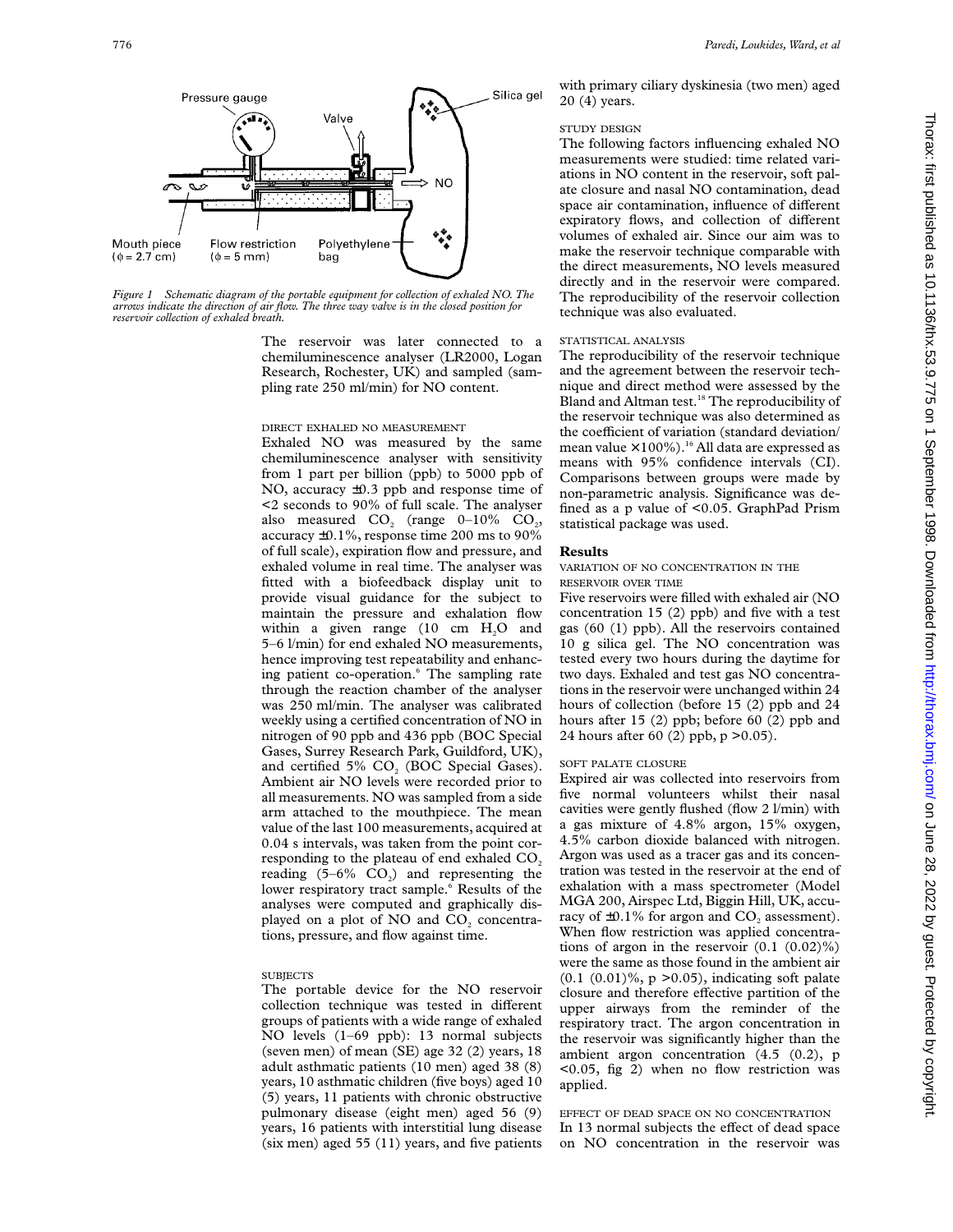

*Figure 2 Mean (SE) concentration of argon in ambient air and in the exhaled air collected into the reservoir with and without flow restriction. Measurements were made while 4.8% argon was delivered to the nose at a flow rate of 2 l/min during exhalation in five normal subjects.*



*Figure 3 Mean (SE) exhaled NO levels measured by direct exhalation into a chemiluminescence analyser and collected into a reservoir with and without dead space in 13 normal subjects.*

studied by excluding the first part of exhaled air using a three way valve. The time needed for washout of the dead space was estimated to be 1–2 seconds. The concentrations of NO in the reservoir were significantly higher (9.0 (0.1) ppb) than when measured by the direct method  $(6.9 (0.1)$  ppb,  $p \le 0.01$ ,  $n = 13$ ) when dead space air was not discarded. The NO values in the reservoir  $(6.2 (0.1)$  ppb, p  $> 0.05$ , n  $= 13$ ) were not different from the NO levels measured directly (fig 3) when dead space air was discarded (mean difference 0.4 (0.08) ppb, 95% CI 0.3 to 0.5 ppb).

The three way valve was switched to allow exhalation in the ambient atmosphere before the end of the expiratory manoeuvre to avoid nasal contamination of exhaled breath in the reservoir at the end of exhalation due to decreasing mouth pressure.

NO LEVELS IN THE RESERVOIR AT DIFFERENT EXPIRATORY FLOWS

Five normal subjects and 10 asthmatic patients were instructed to perform a complete exhalation from total lung capacity maintaining four different expiratory flows  $(5-6, 7-8, 10-11,$ and 12–13 l/min). The NO values measured in the reservoir at different expiratory flows were compared with the direct NO measurements at a flow rate of 5–6 l/min. NO levels measured in the reservoir were markedly dependent on exhalation flow rate both in asthmatics and in healthy subjects. At an exhalation flow rate of 5–6 l/min NO levels in the reservoir were significantly different from those measured directly in both normal subjects (11.0  $(0.2)$ ) ppb and 7.3 (0.5) ppb respectively, mean difference 5.3 ppb,  $95\%$  CI 5.0 to 10, fig 4A) and those with asthma (48 (18) ppb and 17.4 (2) ppb respectively, mean difference 30 ppb, 95% CI 23 to 40, fig 4B). At the exhalation flow rate of 7–8 l/min NO levels in the reservoir were also significantly different from those measured directly in both normal subjects (8.6  $(0.1)$  ppb, mean difference 1.5 ppb, 95% CI 0.8 to 2, fig 4A) and those with asthma (20.3  $(12)$  ppb, mean difference 3 ppb, 95% CI 1 to 5, fig 4B).

NO levels in the reservoir were in good agreement with the direct NO measurements at the flow rate of 10–11 l/min in both normal  $(7.1 (0.6)$  ppb, mean difference  $0.2 (0.05)$  ppb, 95% CI 0.2 to 0.3) and asthmatic subjects  $(16.9 (0.3)$  ppb, p > 0.05, mean difference 0.3 (0.06) ppb, 95% CI 0.2 to 0.4). At a higher exhalation flow rate (12–13 l/min) NO levels in the reservoir were significantly different from the direct measurements in both normal (6.6  $(0.4)$  ppb, mean difference 3.3 ppb, 95% CI 1 to 4) and asthmatic subjects (10.1 (0.4) ppb, mean difference 7 ppb, 95% CI 4 to 10).

# COLLECTION OF DIFFERENT VOLUMES OF EXHALED AIR INTO A RESERVOIR

Ten asthmatic patients and five normal subjects were instructed to exhale into the reservoir for 10 seconds and 20 seconds at a constant flow rate  $(10-11 \text{ l/min})$ . Different volumes of exhaled air were therefore collected (1.7 (0.4) l and 3.4 (0.4) l) but NO concentrations did not change either in asthmatic (11.3  $(2.0)$  ppb and 11.2  $(2.0)$  ppb, respectively, n = 10, mean difference 0.1, 95% CI 0.01 to 0.2)



*Figure 4* Mean (SE) difference in the exhaled NO levels assessed by direct measurement of NO during direct exhalation *at a flow rate of 5–6 l/min and when collected into a reservoir using four diVerent exhalation rates (5–6, 7–8, 10–11, 12–13 l/min) in (A) normal subjects (n = 5) and (B) asthmatic patients (n = 10). Grey areas represent flow range when* direct NO values were not significantly different from NO levels in the reservoir.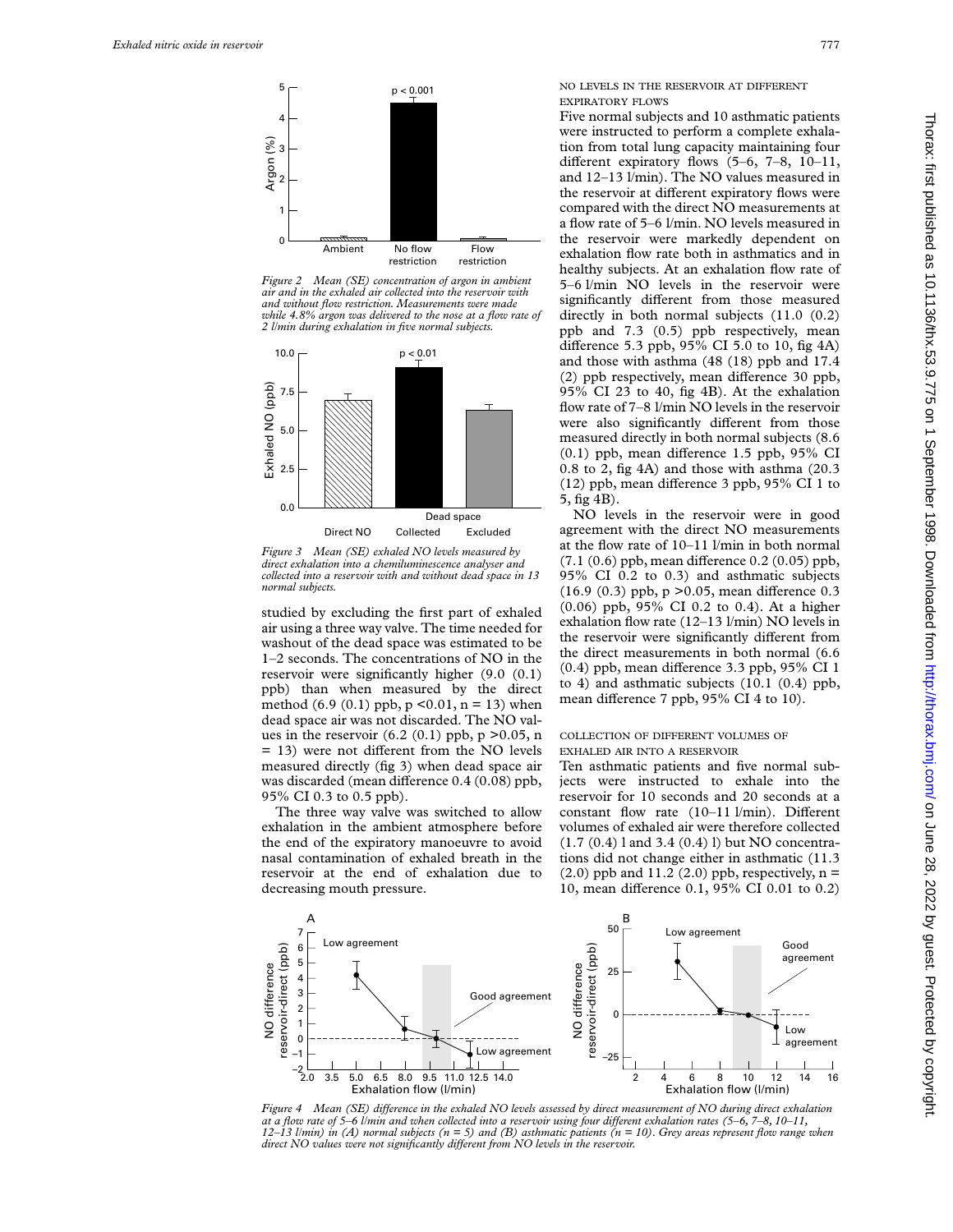

*Figure 5 (A) Agreement between exhaled NO levels assessed by direct NO measurement and NO levels in the reservoir. (B) Repeatability of the reservoir method. Two exhaled NO measurements separated by five minute intervals in 13 normal*

or in normal subjects (8.8 (2.0) ppb and 9.5  $(2.0)$  ppb, respectively,  $n = 5$ , mean difference 0.2, 95% CI 0.11 to 0.3).

COMPARISON OF NO LEVELS MEASURED DIRECTLY AND IN THE RESERVOIR

The agreement between exhaled NO levels determined by direct measurements and the reservoir was evaluated in 74 subjects by the Bland and Altman test. In most of the measurements the differences between the two NO values obtained by the reservoir technique and direct method were within 2SD (mean difference  $-0.2$  (0.68) ppb,  $n = 74$ ) when the expiratory flow rate was 10 l/min and dead space was excluded from the collection (fig 5A).

# REPRODUCIBILITY OF THE RESERVOIR COLLECTION TECHNIQUE

The difference in exhaled NO levels measured during two successive reservoir collections made at five minute intervals plotted against their mean (single session variability) is shown in fig 5B. Most of the measurements (13 normal subjects and 10 asthmatic patients) were within 2SD of the mean (mean difference  $0.09(0.1)$  ppb) with a coefficient of variation of 5.4% and 3.0% in normal and asthmatic subjects, respectively. The coefficient of variation of NO measurements made on two consecutive days (between session variability) was 6% in 13 normal subjects.

#### **Discussion**

In this study we found that the reservoir method of NO collection is reproducible and in agreement with the direct method when exhalation is pressure controlled and flow controlled, dead space air is discarded, and mouth pressure sufficient to close the soft palate is generated.

Factors influencing exhaled NO levels such as expiratory flow rates, dead space air and contamination with the nasal NO due to soft palate opening have not previously been evaluated in the reservoir collection of exhaled NO.<sup>7-10 19 20</sup> Thus, during tidal mouth breathing NO values in normal subjects  $(188$  ppb<sup>20</sup>) were higher than those obtained with a single exhalation into a reservoir  $(6.2 \ (0.4) \text{ pb})$ .<sup>7</sup> The arbitrary use of different single breath manoeuvres without exhalation flow control might also explain why different NO values have been

obtained in normal subjects (123 ppb and 61 ppb).9 10 For these reasons we developed a device for NO collection into a reservoir which allows control of expiratory flow rate and exhalation against a mild resistance with dead space discarded. This was achieved by fitting the device with a pressure gauge to enable the subject to control exhalation flow, a built in resistance, and a three way valve for dead space air elimination.

It has previously been shown that polyethylene does not affect NO levels.<sup>9 10</sup> Thus no change in NO concentration (5 ppb) in a polyethylene reservoir has been demonstrated for up to 12 hours.<sup>20</sup> Under normal barometric pressure (965 mbar) at a temperature of 20°C, water and  $\mathrm{CO}_2$  absorb NO, a process known as "quenching". This results in 2% lower NO levels than the true levels.<sup>10</sup> With the addition of silica gel to prevent this reaction we were also able to maintain NO levels unchanged for up to 24 hours.

High NO levels have been detected in the paranasal sinuses $^{\scriptscriptstyle 21}$  and nasal cavities, $^{\scriptscriptstyle 6}$  suggesting that exhaled NO may be contaminated by nasal NO. It has been shown that exhalation against a resistance prevents any nasal contamination because of soft palate closure.<sup>6 22 23</sup> To evaluate possible nasal contamination of the expired air we investigated whether the nasal cavities and the pharynx were in communication during exhalation in the reservoir and therefore if the pressure generated in the mouth was adequate to close the soft palate. By applying a pressure of  $10 \text{ cm } \text{H}_2\text{O}$  we were able to achieve NO levels in the reservoir identical to those measured directly. This pressure was enough to close the soft palate and eliminate possible nasal contamination, as shown by the absence of argon in the reservoir when the gas was delivered continuously to the nose during an exhalation.

The concentration of NO present in the upper airways represents a mixture of ambient, nasal and tracheal NO which may influence the results unless discarded. <sup>5</sup> Using a three way valve to discard the dead space air we demonstrated that the remaining part of exhalation was identical to the end exhaled NO values obtained by direct NO measurement.

It has been shown that exhaled and nasal NO are flow dependent.<sup>5 10 23</sup> The reason for NO reduction with increased expiratory flow is that the same amount of NO released is dispersed